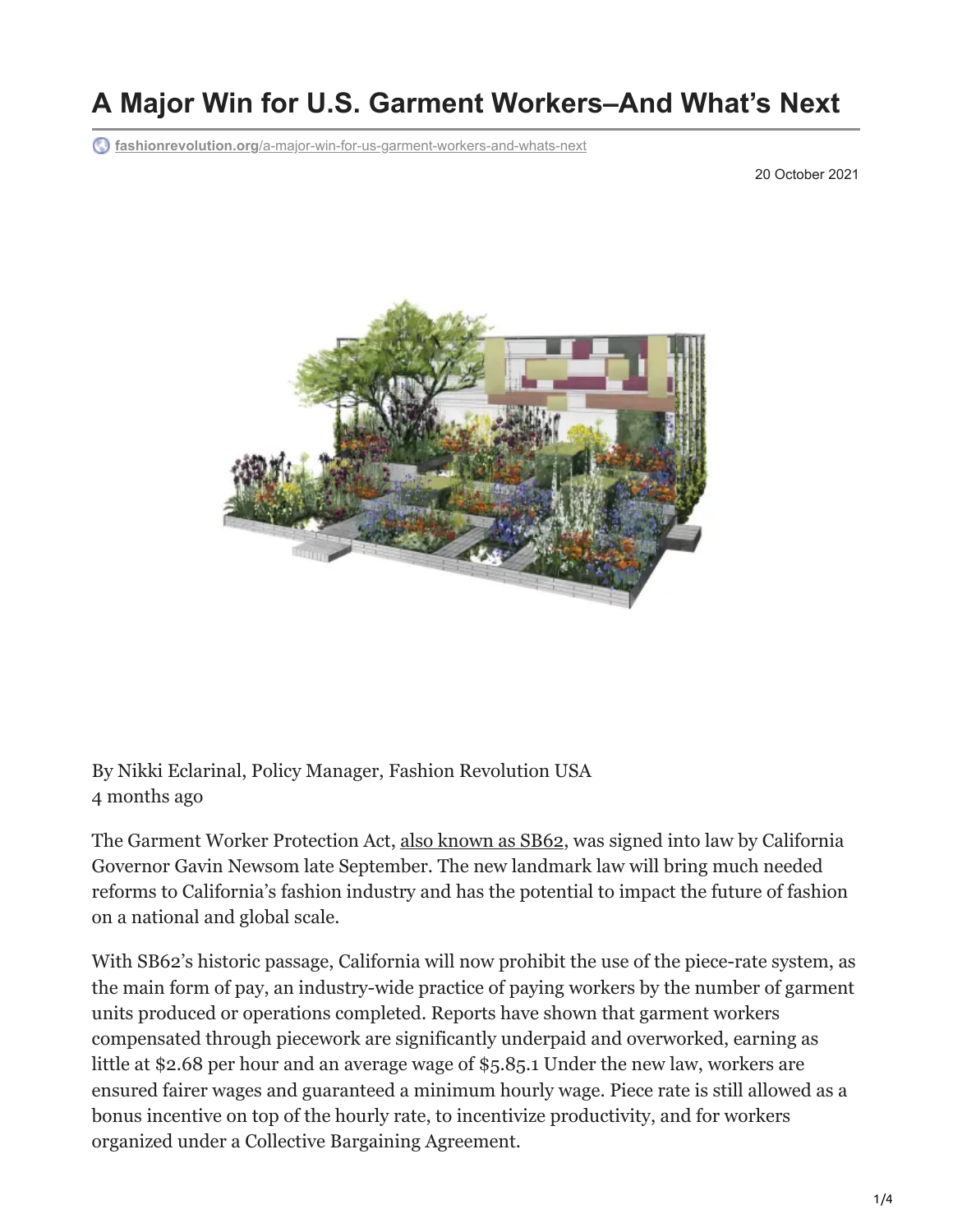Most notably, the Garment Worker Protection Act holds fashion brands and companies jointly and severally liable for wage violations. This joint liability provision of the bill – and perhaps the most revolutionary and controversial aspect – extends liability to the upper echelons of the supply chain. Fashion companies, not just the factories, manufacturers, or subcontractors, can be held liable for unpaid wages. This type of legal liability for fashion brands has never been implemented anywhere in the state of California.

The fight for SB62 to become law has been a long journey, and its passage is a historic win for the labor justice movement. The bill failed in the previous legislative session, and this year, opposition and certain business groups came out swinging and branded the bill as a "job killer." But for many garment workers, the Garment Worker Protection Act was a call for justice, dignity, and a better future.

Maria Del Carmen, an organizer and worker-leader with the [Garment Worker Center](https://garmentworkercenter.org/) (GWC), a worker rights group that led the charge to pass SB62, stated:

"After 30 years in garment, I am fighting for SB62. We want the law to pass to hold brands accountable and so that all garment workers can live with dignity. This law would have the impact on my life of getting out of extreme poverty."

Maribel Alvarado, another organizer and worker-leader from the GWC also stated:

"This law would make me very happy not just for me but for all the people coming [into the industry] after me. First because SB62 would end the wage theft of minimum wage, second because it will help to respect our rights, and third because we will be heard!"

Garment Worker Center (GWC) member-organizers Maria Del Carmen and Maribel Alvarado joined the GWC to fight wage theft and other labor violations they and thousands of other garment workers experience daily while working in this sector. Understanding the root cause of their exploitation led them to organize and participate in campaigns for brand accountability and policy changes like SB62. This worker-led campaign inspired organizations and communities across the fashion industry and brought allies from all different sectors to join their efforts, gaining support from immigrant, religious, union, business, and policy and legal groups, as well as fashion companies, businesses, creatives and designers.

Matthew DeCarolis, an attorney with the Employment Rights Project at [Bet Tzedek](https://www.bettzedek.org/), commented on how garment workers organized and campaigned for SB62:

"This started with the workers. Any change that happens starts at the grassroots level and starts with the workers themselves. The status quo was not acceptable, and the garment workers brought their causes to our elected officials. The substance of the bill came from them and their lived experiences."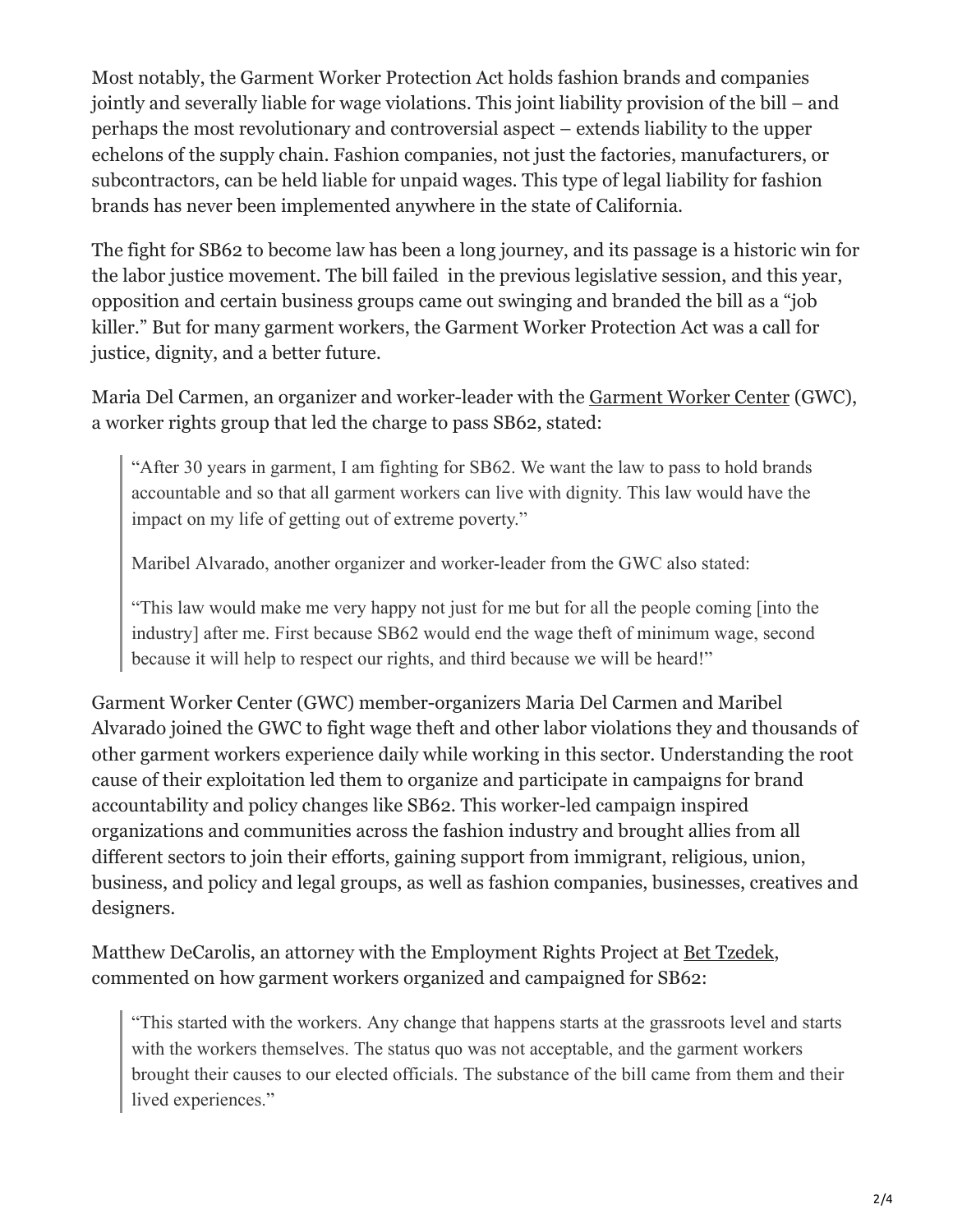Despite being touted as a potential "job killer," SB62 received tremendous support from businesses with over 150 ethical brands standing behind the bill. The new law will allow them to remain competitive in the industry. For many companies who have already been paying fairer wages, the Garment Worker Protection Act will help level the playing field against those who have been exploiting a broken system.

Bo Metz, Founder and Creative Director of [Bomme Studio,](https://www.bommestudio.com/) a Los Angeles full-package clothing manufacturer, stated why fashion companies like Bomme Studio support the new law:

"It's basic decency to treat others as you would like to be treated. Exploiting garment workers for ridiculous corporate margins is not sustainable and unethical. Enough is enough."

Regarding the future of sustainability and the fashion industry in California, Bo further stated: "Because of SB62, California now has a strong path to claiming the mantle as the number one most sustained apparel manufacturing hub."

For many brands and companies, the new law will be a key piece to securing the fashion industry's future in the state and forward into the 21st century. In addition to the garment sector, California's fashion economy is linked to many adjacent industries and key sectors, all closely operated and located within the state and the city of Los Angeles. The state's unique landscape, locale, and intersection of networks makes it a prime location for more circular economies and circular models of production. 1

Matthew DeCarolis further provided: "There's a reason why the garment manufacturing center is in LA. The skilled workforce, the garment workers are here. All the supply networks are here. It's a landscape of relationships, as well as infrastructure, textiles, fabrics, business, and designers."

With the passage of the new law, many businesses believe that the "Made in LA" and "Made in California" labels will also be revitalized. The existence of sweatshop labor and sweatshop wages in Los Angeles's backyard tarnished the city's reputation. SB62 will bring back business and consumer confidence in the "Made in LA" label.

Christina Johnson, Co-Founder and Creative Director of Upcycle It Now, a Los Angeles design and manufacturing company, elaborated on SB62's impact on the "Made in LA" and "Made in the USA" label:

"Customers can see quality differences in a product on a shelf but they can't see if that product was sewn by an underpaid worker or not. They assume and trust that in the US there would be no way someone could experience the sweatshop working conditions from abroad. I feel SB62 was a way to bring awareness that even in the US there is wage theft and it also is a way to restore the trust we have that we don't allow unfair practices flourish in the US."